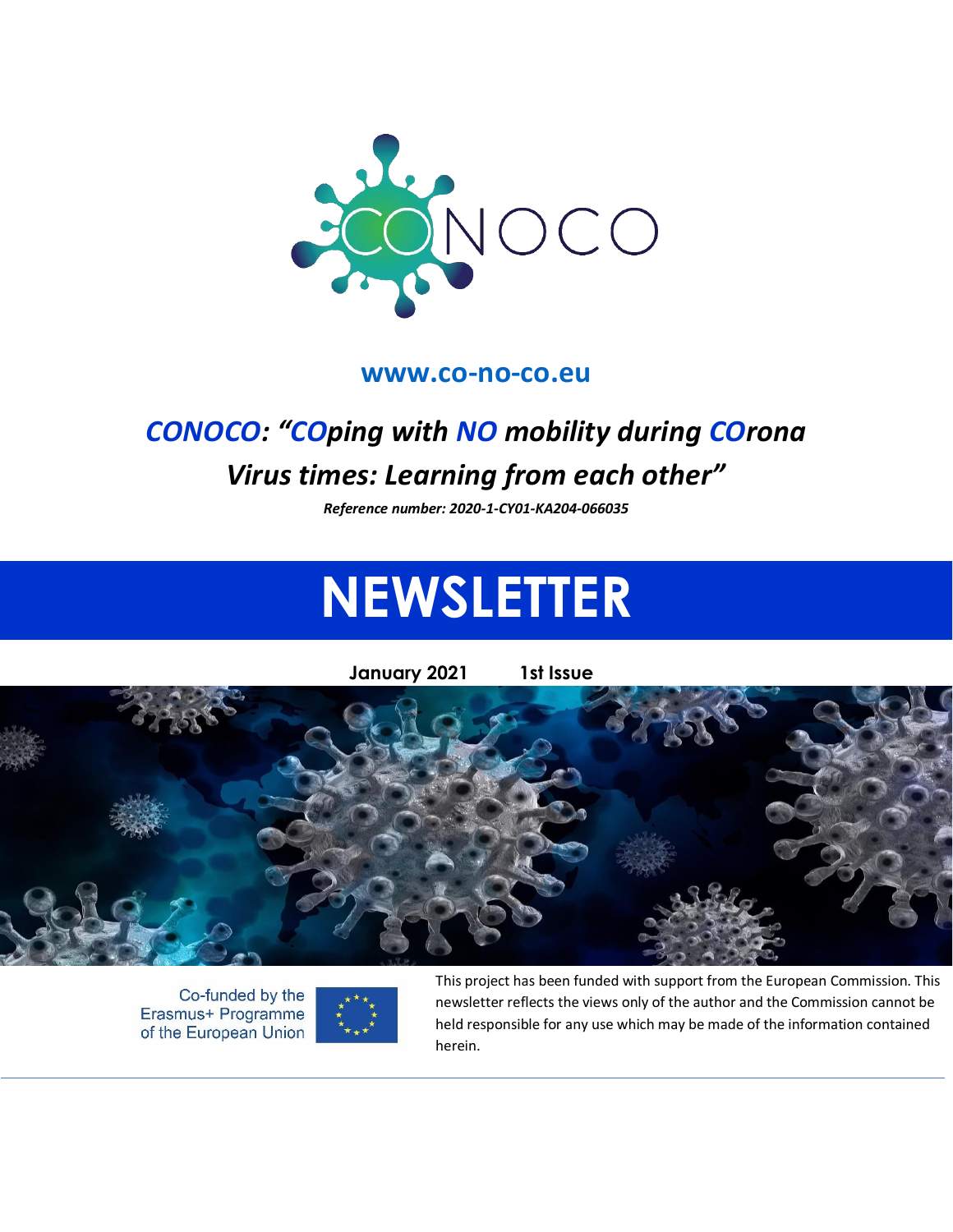## **CONOCO project is launched… Four months later**

The CONOCO: "COping with NO mobility during COrona Virus times: Learning from each other" project is an ERASMUS+ funded project that started on 1st of October 2020 under the coordination of the European Association of Erasmus Coordinators (Cyprus base) and a partnership of 6 other organizations, namely, Volkshochschule Schrobenhausen EV, Germany, the University of Aegean, Greece, the Liceul Teoretic "Tudor Arghezi", Romania, the Associazione Ada, Italy, ITIS P. Paleocapa, Italy and the Universitea Petrol si Gaze Ploiesti, Romania. The aim of this project is to collect good practices from the partner countries and beyond, on how the European employees-employers, educators-students, parents-grandparents, were coping with no mobility during lockdowns.

The following results and deliverables are planned:

1. A comprehensive E-book, with a collection of good- practices of how people from the categories above cope with No- Mobility during the Covid-19 outbreak.

2. Development of Video Testimonials, where people who belong in the categories mentioned above share their personal experiences/points of view with No- Mobility during the Covid-19 outbreak.

## **SURVEY INVITATION**

#### *(All Europeans are invited to Contribute)*

We would appreciate your feedback in the project's online questionnaire regarding the lockdown period caused by the corona virus pandemic. This questionnaire is going to provide us with a collection of information on how people were able to stay active and how they were coping with their everyday lives in the lockdown period all around Europe. The information gathered will form a collection of goodpractices of how people cope with No- Mobility during the Covid-19 outbreak.

The questionnaire is addressed to people of all ages (from students to senior citizens). All responses will remain confidential and secure. You can contribute to the CONOCO project by providing us 10 minutes of your time to complete the questionnaire. Every answer we receive helps us in our research efforts.

#### **Please click [here](https://co-no-co.eu/survey/) to complete the survey.**

### **Project launch: Online Kickoff meeting**

The Kick-off meeting was held on October 5th, 2020 which played an important role to the launch of the project and the acquaintance of our partners. It was a very constructive meeting where all the partners introduced themselves and had a meaningful discussion regarding the implementation of the project and its deliverables, the next steps that need to be taken and the mitigation of any concerns and doubts that may appear during the project.